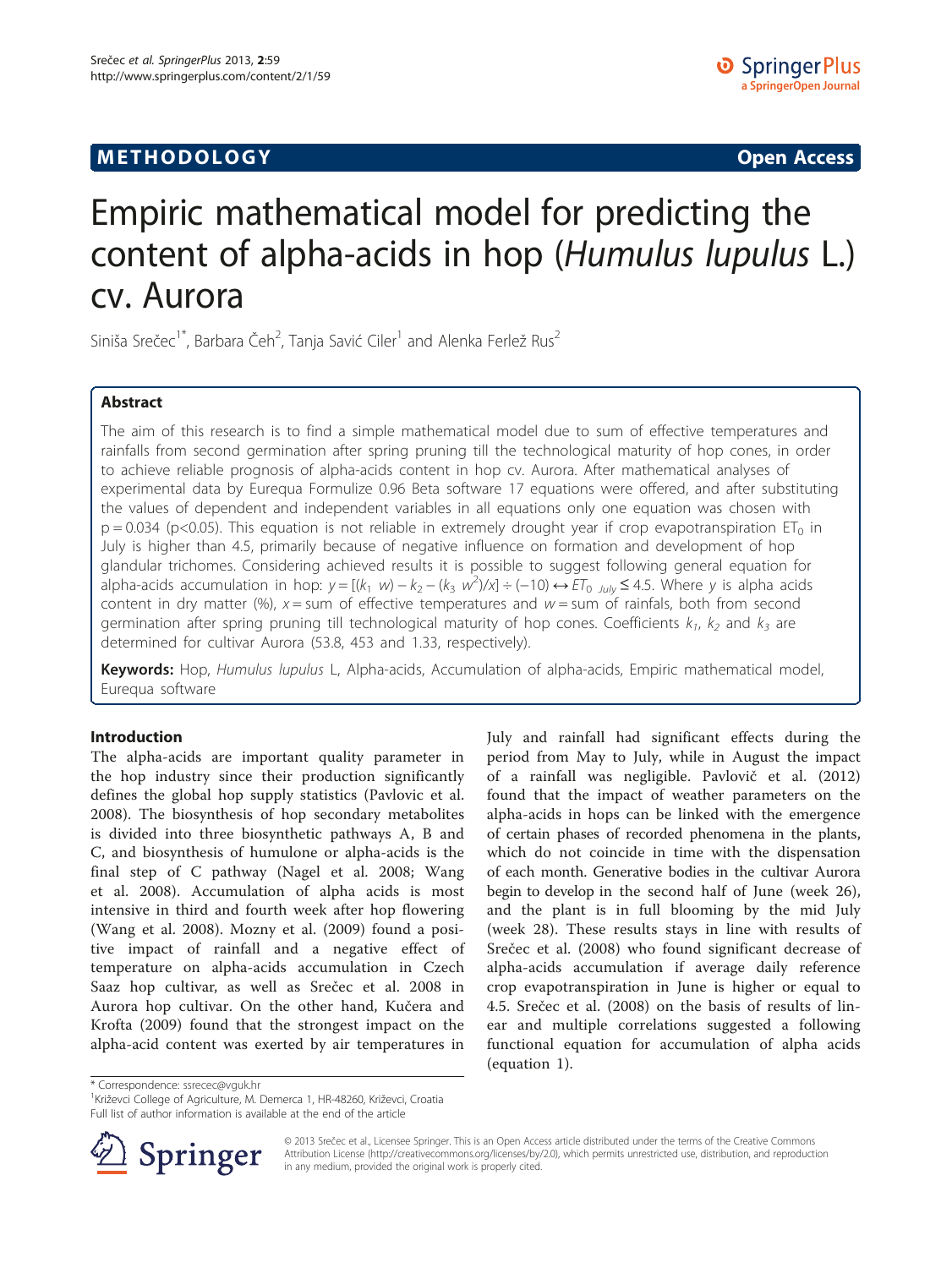<span id="page-1-0"></span>
$$
A = f(T; R; I) \rightarrow A[7.41; 12.35]
$$
  
=  $f\left(T\left(\sum_{F3}^{F9} [1601.74; 2000]\right);$   
 $R\left(\sum_{F3}^{F9} [212.1; 391.8]\right);$   
 $I\left(\sum_{F3}^{F9} [1027.23; 1229.61]\right)\right) \leftrightarrow ET_{0(VII)} \le 4.5$  (1)

where:

- $-$  A content of alpha-acids in dry matter  $(\%)$
- $T$  sum of effective temperatures from second germination to hop harvest (°C)
- $-I$  total hours of sun shining from second germination to hop harvest
- F3 second germination after pruning
- F9 technological maturity of hop cones (harvest time)
- $ET_{\alpha(VI)}$  average daily reference crop evapotranspiration in July (mm day<sup>-1</sup>)

However, nowadays because of very high hop supply, prognosis of alpha-acids accumulation become very important in order to estimate the commodities. Thus, the aim of this research is to find a simple mathematical model due to sum of effective temperatures and rainfall from second germination after spring pruning till the technological maturity of hop cones, in order to achieve reliable prognosis of alpha-acids accumulation in hop cv. Aurora.

## Materials and methods

Research was carried out on hop cv. Aurora planted in hop garden in Croatia, near the village of Gregurovec (close to Križevci), during the six vegetation years (2001 – 2006, Srečec et al. [2008\)](#page-3-0). The soil type of examined hop garden is an eutric pseudogley or eutric podzoluvisol. Content of physiological active phosphorus and potash, analysed by the AL-method, was medium. Average content of  $P_2O_5$  and  $K_2O$  during the all six



error probabilities.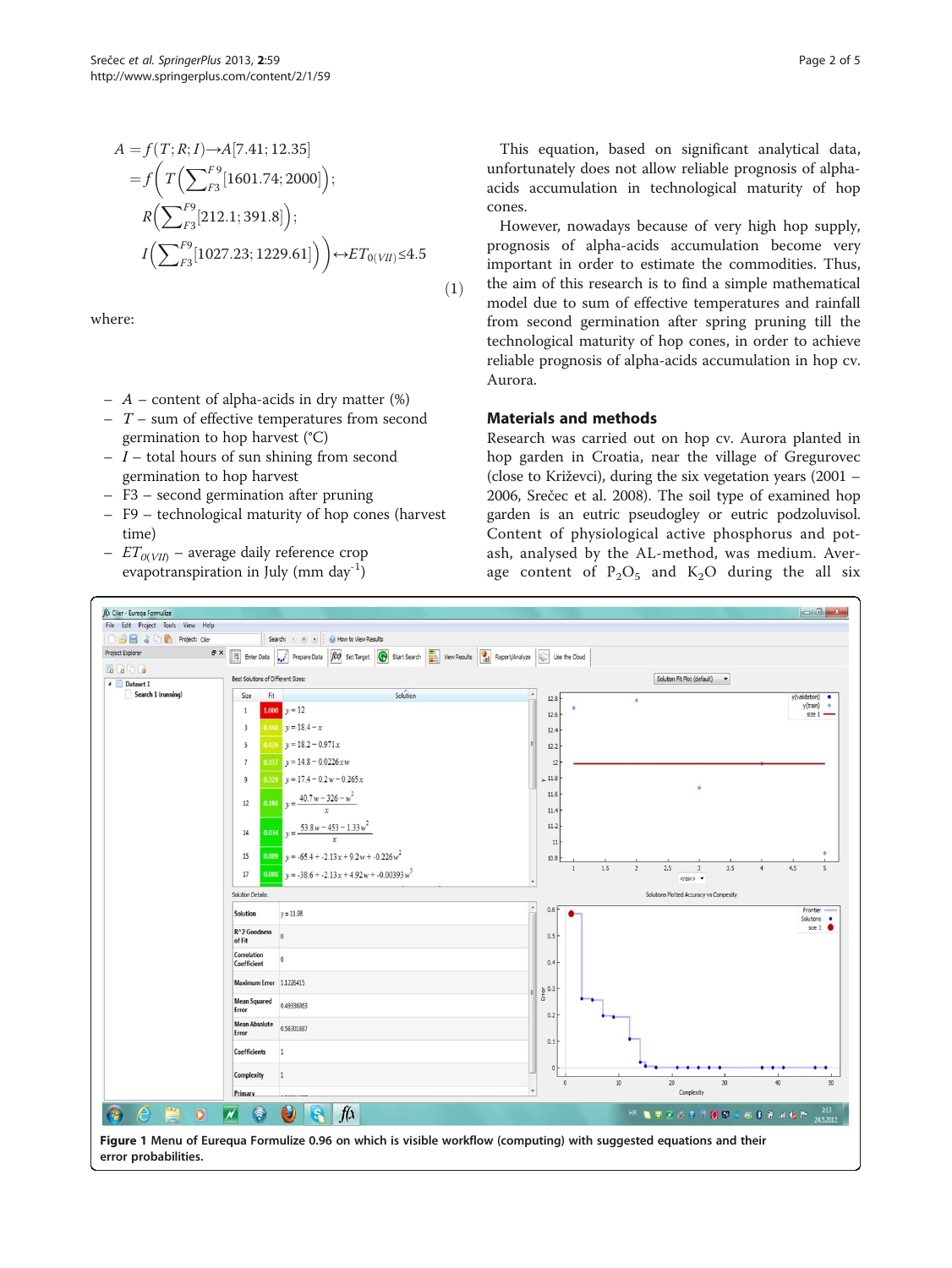| Crop year | Sum of effective<br>temperatures (°C) | Sum of total<br>rainfalls (mm) | July | $ET0$ in Calculated content of alpha-<br>acids (%) in dry matter | Analysed content of alpha-<br>acids (%) in dry matter (mean) calc. – alpha analysed) | Difference (alpha |
|-----------|---------------------------------------|--------------------------------|------|------------------------------------------------------------------|--------------------------------------------------------------------------------------|-------------------|
| 2001      | 1698.4                                | 393.7                          | 4.26 | 10.9                                                             | 11.6                                                                                 | 0.7               |
| 2002      | 1932.1                                | 425.8                          | 4.20 | 11.3                                                             | 11.1                                                                                 | 0.2               |
| 2003      | 1994.4                                | 175.2                          | 5.5  | 2.5                                                              | 6.7                                                                                  | $-4.2$ (n/r)      |
| 2004      | 1856.7                                | 398.5                          | 4.28 | 10.2                                                             | 10.0                                                                                 | 0.2               |
| 2005      | 1920.8                                | 403.3                          | 4.38 | 10.1                                                             | 9.7                                                                                  | 0.5               |
| 2006      | 1872.1                                | 382.0                          | 4.42 | 9.2                                                              | 9.3                                                                                  | 0.1               |

<span id="page-2-0"></span>Table 1 Reliability of mathematical model for accumulation of alpha-acids in hop cultivar Aurora in location of Gregurovec, Croatia during the six vegetation periods (2001-2006\*)

\* previous functional equation for accumulation of alpha acids based on the results of linear and multiple correlations between weather conditions and accumulation of alpha acids described by Srečec et al. [2008](#page-3-0) n/r – not reliable.

experimental years was 19.1 and 15.4 mg per 100 grams of soil, respectively. Content of humus in soil was very low, only 1.48%. Fertilization was provided on the basis of plant uptake for phosphorus and potash and in three splits of nitrogen  $(50 + 70 + 50 \text{ kg/ha} \text{ N}$  on  $20^{\text{th}}$  May,  $10^{th}$  June and  $5^{th}$  July) in all 6 experimental years. Meteorological data in Croatia were collected in Agro Meteorology Station in Križevci, placed five kilometres far away from the hop garden.

Hop cones were sampled from the same plants each year in the phenological phase of technological maturity.

The empiric mathematical equation achieved in Croatia was checked in year of 2012 at the same cultivar grown in completely different agro-ecological conditions in Žalec, Slovenia.  $P_2O_5$  and  $K_2O$  in the hop garden was 46.0 and 20.1 mg per 100 grams of soil, respectively. Content of humus in soil was 2.9%. The soil is middle heavy, young alluvial soil, poorly developed on sandy-gravelly deposits of two rivers.

Meteorological data in Slovenia for year 2012 were collected in Agro Meteorology Station at the Slovenian Institute of Hop Research and Brewing placed near by the hop garden.

Sum of effective temperatures, during the hop vegetation, for every experimental year, was calculated by the following equation (2):

$$
\Sigma_{effective\ temperature} = \frac{DminT + DmaxT}{2} - 5^{\circ}\text{C}
$$
 (2)

where:

DminT - daily minimal temperature, DmaxT - daily maximal temperature and 5°C is minimal temperature required for beginning of hop vegetation.

The content of alpha-acids was determined by the method of lead conductance value of hops, powder and pellets prescribed by Analytica - EBC 7.4 (Anon. [1998](#page-3-0)) and dry matter content by the method of moisture content of hops and hop products prescribed by Analytica - EBC 7.2 (Anon. [1998\)](#page-3-0). The boarder of repeatability  $(r_{95})$  for method of lead conductance value is 0.2 and the boarder for reproducibility  $(R_{95})$  is1.

During the examined vegetation years in Croatia, samples of hop cones were handpicked and analysed from the same 35 plants, randomly chosen and marked in the first research year of 2001 (Srečec et al. [2008\)](#page-3-0) in the same hop garden, which means five control plots with seven plants per each plot within the same hop garden. On the other hand, samples of hop cones in Slovenia in year of 2012 were also handpicked, but sampled randomly from different plants in the same hop garden.

Analyses of achieved analytical results were provided by software Eureqa Formulize 0.96 Beta (Nutonian, Inc.). Eureqa Formulize is a scientific data mining software package that searches for mathematical patterns hidden in data. Formulize's user interface is organized as a set of seven tabs that correspond to the normal workflow through the program, and user guide is organized around those tabs (see: [http://www.nutonian.com\)](http://www.nutonian.com). In mathematical analyses of experimental data sum of effective temperatures and total rainfall were treated as independent variables (marked as  $x$  and  $w$  variables) and content of alpha-acids (%) as dependent variable (y variable).

Table 2 Reliability of mathematical model for accumulation of alpha-acids in hop cultivar Aurora in location of Žalec, Slovenia in 2012

|      |        |       |     | Crop year Sum of effective Sum of total $ET0$ in Calculated content of alpha-<br>temperatures (°C) rainfalls (mm) July acids (%) in dry matter (mean) acids (%) in dry matter (mean) calc. – alpha detect.) | Detected content of alpha- | Difference (alpha |
|------|--------|-------|-----|-------------------------------------------------------------------------------------------------------------------------------------------------------------------------------------------------------------|----------------------------|-------------------|
| 2012 | 1766.2 | 400.4 | -42 | 10.8-                                                                                                                                                                                                       | 10.2                       | 0.6               |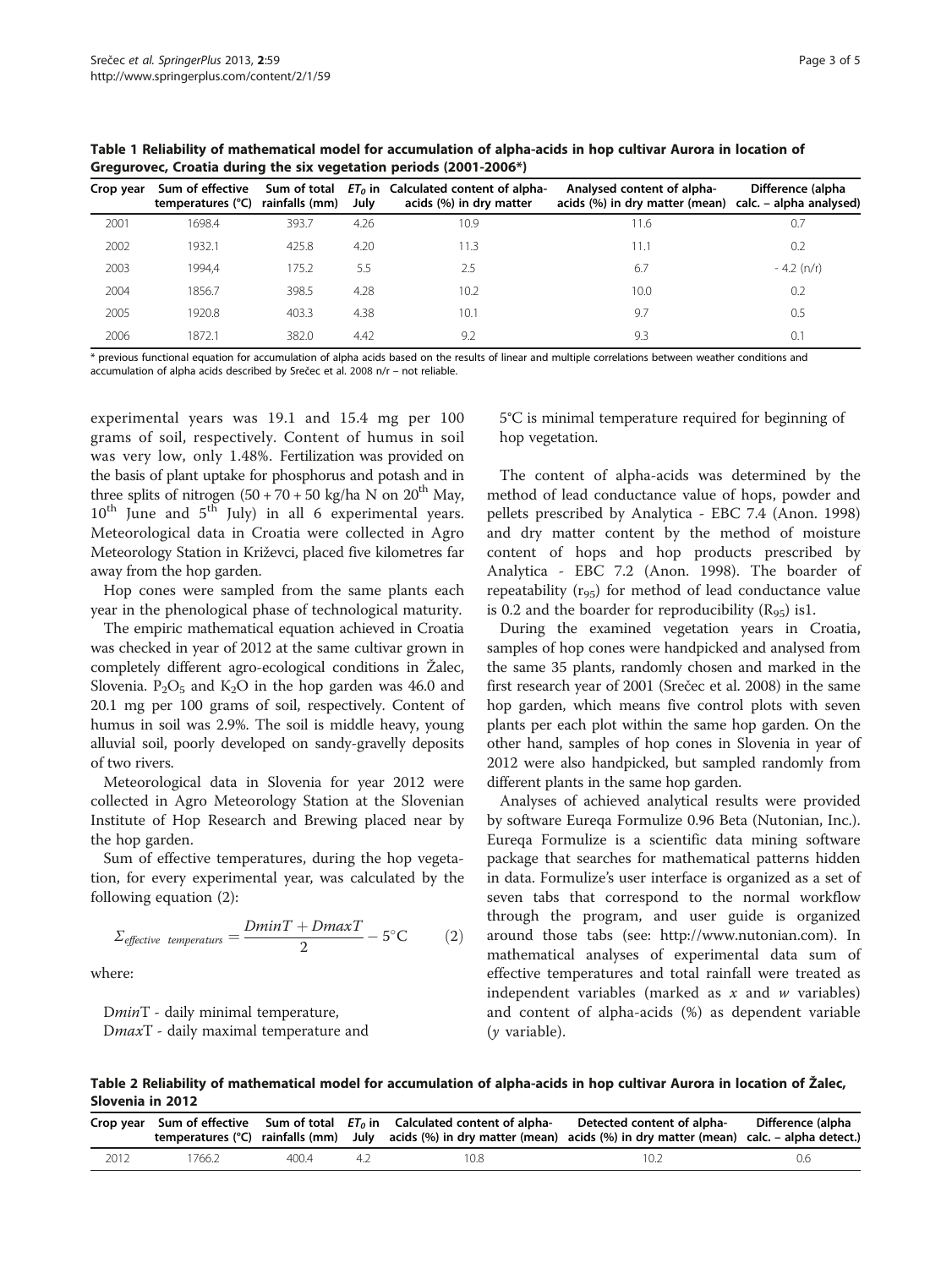#### <span id="page-3-0"></span>Results and discussion

After mathematical analyses of experimental data by Eureqa Formulize 0.96 Beta software 17 equations were offered (Figure [1\)](#page-1-0).

After substituting the values of dependent and independent variables in all equations only one equation was chosen with  $p = 0.034$  ( $p < 0.05$ ) (equation 3).

$$
y = \frac{53.8w - 453 - 1.33w^2}{x}
$$
 (3)

Where:

 $y$  – alpha-acids content in dry matter  $(\%)$ 

 $x$  – sum of effective temperatures (°C) from second germination after the spring pruning till technological maturity

 $w$  – sum of total raifalls (mm) for the same period

However, that equation had to be refined by the authors, due to the negative results obtained and shifting the decimal point one space to the left (equation 4), because fraction must be divided by −10 in order to achieve reliable values.

$$
y = \frac{53.8w - 453 - 1.33w^2}{x} \div (-10)
$$
 (4)

Reliability of equation (4) was checked by inserting the values for the dependent and independent variables for the ten-year period for Croatian agro-ecological conditions (Table [1\)](#page-2-0).

The results were tested also in agro-ecological conditions of Žalec, Slovenia during the 2012 (Table [2\)](#page-2-0).

It is obvious that the differences between calculated and detected content of alpha-acids varied from 0.1 to 0.7, which is within boarders of repeatability  $(r_{95} = 0.2)$ and reproducibility  $(R_{95} = 1)$  for EBC 7.4 method (Anon 1998). However, this equation is not reliable in extremely drought year, like the year of 2003 was. That confirms results of Srečec et al. (2008), who found a negative correlation, determined by Spearman's rank correlation, during the phonological phase of hop cones formation, between average daily reference crop evapotranspiration  $(ET_0)$  in July and yield of hop cones,  $r_s = -0.75$  $(p < 0.05)$ , as well as between  $ET_0$  and yield of alphaacids in the same period,  $r_s = -0.88$  (p < 0.05). This is also possible to explain with results of Pavlovič et al. (2012), according to them, rainfall quantity from June 18 to July 22 shows the highest correlation with alpha-acid contents and impact of rainfall begins to decline after July 29. However, in time after July 29, the formation of glandular trichomes starts and the positive Spearman's rank correlations were found between the average number of glandular trichomes and the content of

alpha-acids  $(r_s = 0.90; p<0.05)$  and also between the average volume of glandular trichomes and content of alpha-acids ( $r_s = 0.97$ ; p<0.05) (Srečec et al. [2011\)](#page-4-0).

Finally, considering these results it is possible to suggest following general equation for alpha-acids accumulation in hop cv. Aurora (equation 5):

$$
y = \frac{(k_1 w) - k_2 - (k_3 w^2)}{x} \div (-10) \leftrightarrow ET_{0(luly)} \le 4.5
$$
\n(5)

In case of Aurora hop cultivar coefficients  $k_1$ ,  $k_2$  and  $k_3$  are determined, which have to be determined for the other hop cultivars.

### Conclusion

Achieved results confirms the results of Srečec et al. (2008) and using the Eureqa Formulize 0.96 Beta software allows reliable mathematical analyses but only if linear and multiple correlations of experimental data are previously provided. However, these results as well as results of previous authors show that weather conditions, during the hop vegetation have a stronger influence on accumulation of alpha-acids in technological maturity of hop cones than soil conditions.

#### Competing interests

The authors declare that they have no competing interests.

#### Authors' contribution

SS conducted the research and led the writing, BČ checked equation (4) in Slovenia during hop growing year of 2012, TSC assisted in research, AFR coordinated the field work in Slovenia during hop growing year of 2012. All authors read and approved the final manuscript.

#### Author details

<sup>1</sup> Križevci College of Agriculture, M. Demerca 1, HR-48260, Križevci, Croatia.<br><sup>2</sup> Slovenian Institute of Hon Besearch and Brewing. Cesta Žalskega tabora. <sup>2</sup>Slovenian Institute of Hop Research and Brewing, Cesta Žalskega tabora 2, Žalec SI-3310, Slovenia.

#### Received: 5 November 2012 Accepted: 6 February 2013 Published: 19 February 2013

#### References

- Anon (1998) Analytica EBC. Issued by EBC Analysis Committee. Verlag Hans Getränke Fachverlag, Nurnmberg
- Kučera M, Krofta K (2009) Mathematical model for prediction of yield and alpha acid contents from meteorological data for Saaz aroma variety. Acta Horticulturae 848:131–139
- Mozny M, Tolasz R, Nekovar J, Sparks T, Trnka M, Zalud Z (2009) The impact of climate change on the yield and quality of Saaz hops in the Czech Republic. Agr Forest Meteorol 149:913–919
- Nagel J, Culley LK, Lu Y, Liu E, Matthews PD, Stevens JF, Page JE (2008) EST analysis of hop glandular trichomes identifies an O-methyltransferase that catalyzes the biosynthesis of xanthohumol. Plant Cell 20:180–200
- Pavlovic M, Koumboulis FN, Tzamtzi MP, Rozman C (2008) Role of automation agents in agribusiness decision support systems. Agrosciencia 42:913–923
- Pavlovič V, Pavlovič M, Čerenak A, Košir IJ, Čeh B, Rozman Č, Turk J, Pazek K, Krofta K, Gregorič G (2012) Environment and weather influence on quality and market value of hops. Plant Soil Environ 58:155–160
- Srečec S, Kvaternjak I, Kaučic D, Špoljar A, Erhatić R (2008) Influence of climatic conditions on accumulation of alpha-acids in hop cones. Agriculturae Conspectus Scientificus 73:161–166